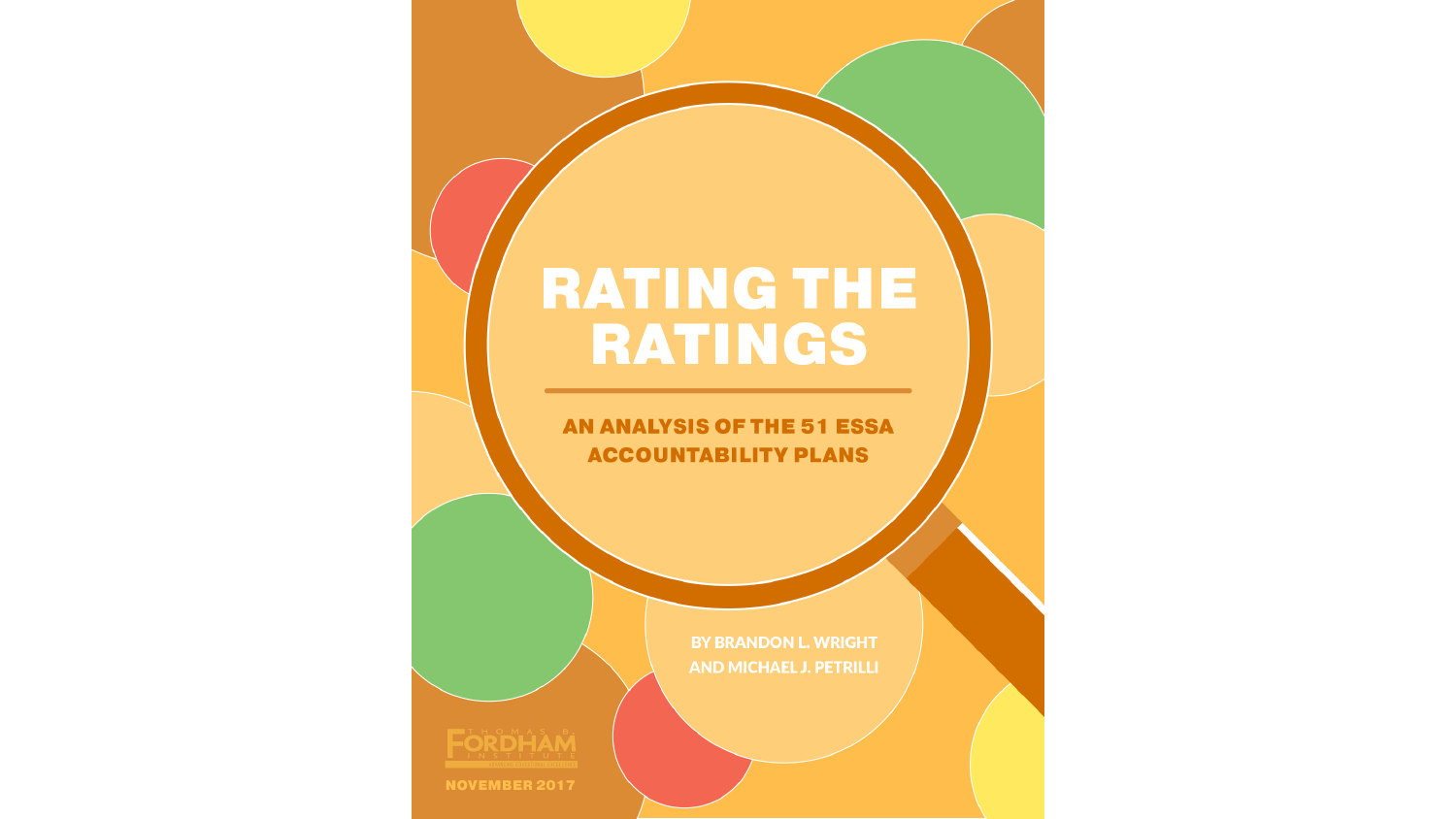# Our Criteria – in our view, states should:

1.) Assign annual ratings to schools that are clear and intuitive;

2.) Encourage schools to focus on all students, not just their low performers;

3.) Fairly measure and judge all schools, including those with high rates of poverty.

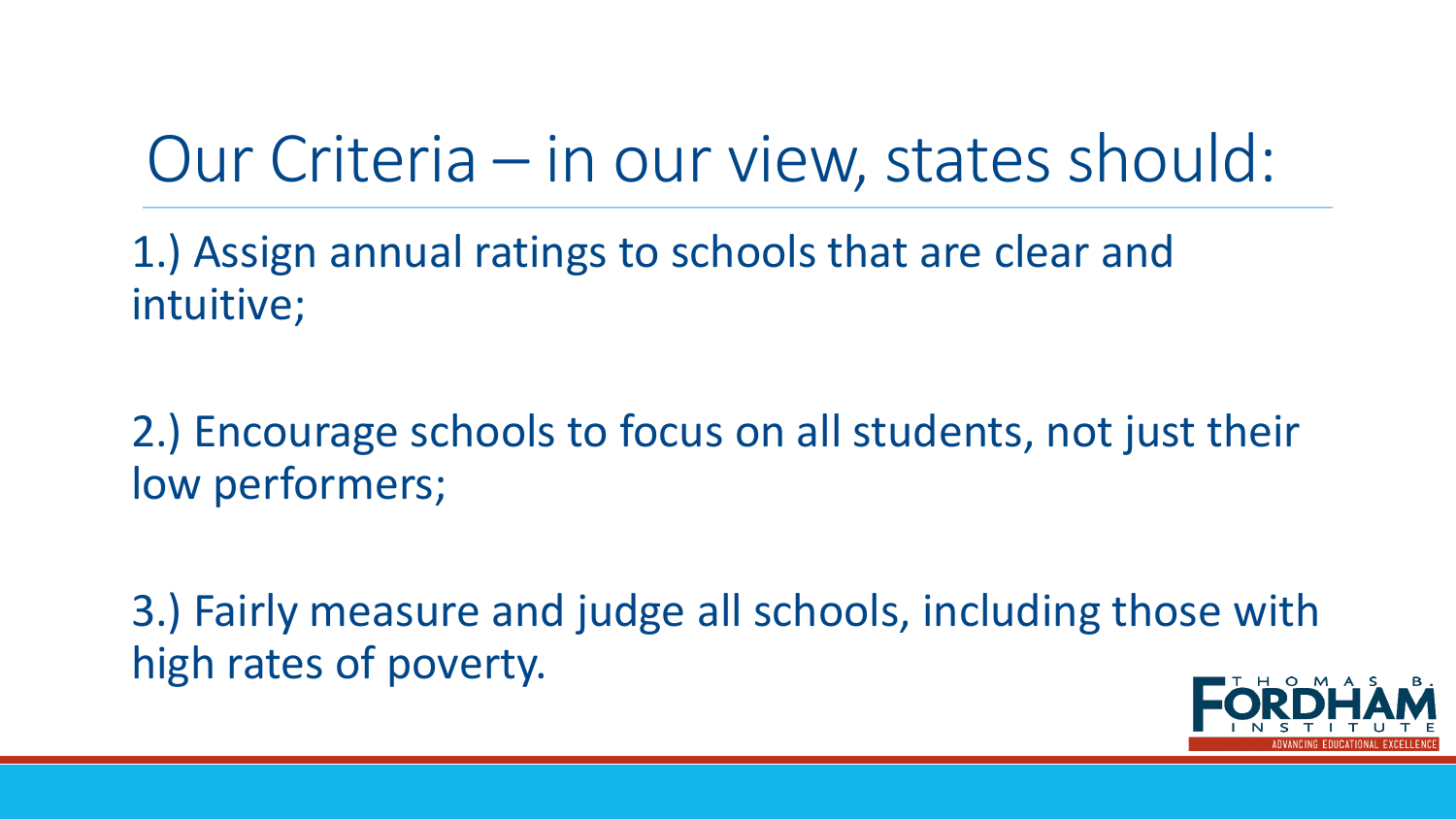# Clear, intuitive labels

• Strong: A-F, five stars, or the equivalent

• Medium: Text labels that are easy to understand

• Weak: Data dashboards or text labels that aren't clear regarding a school's quality, or identification of only schools eligible for improvement

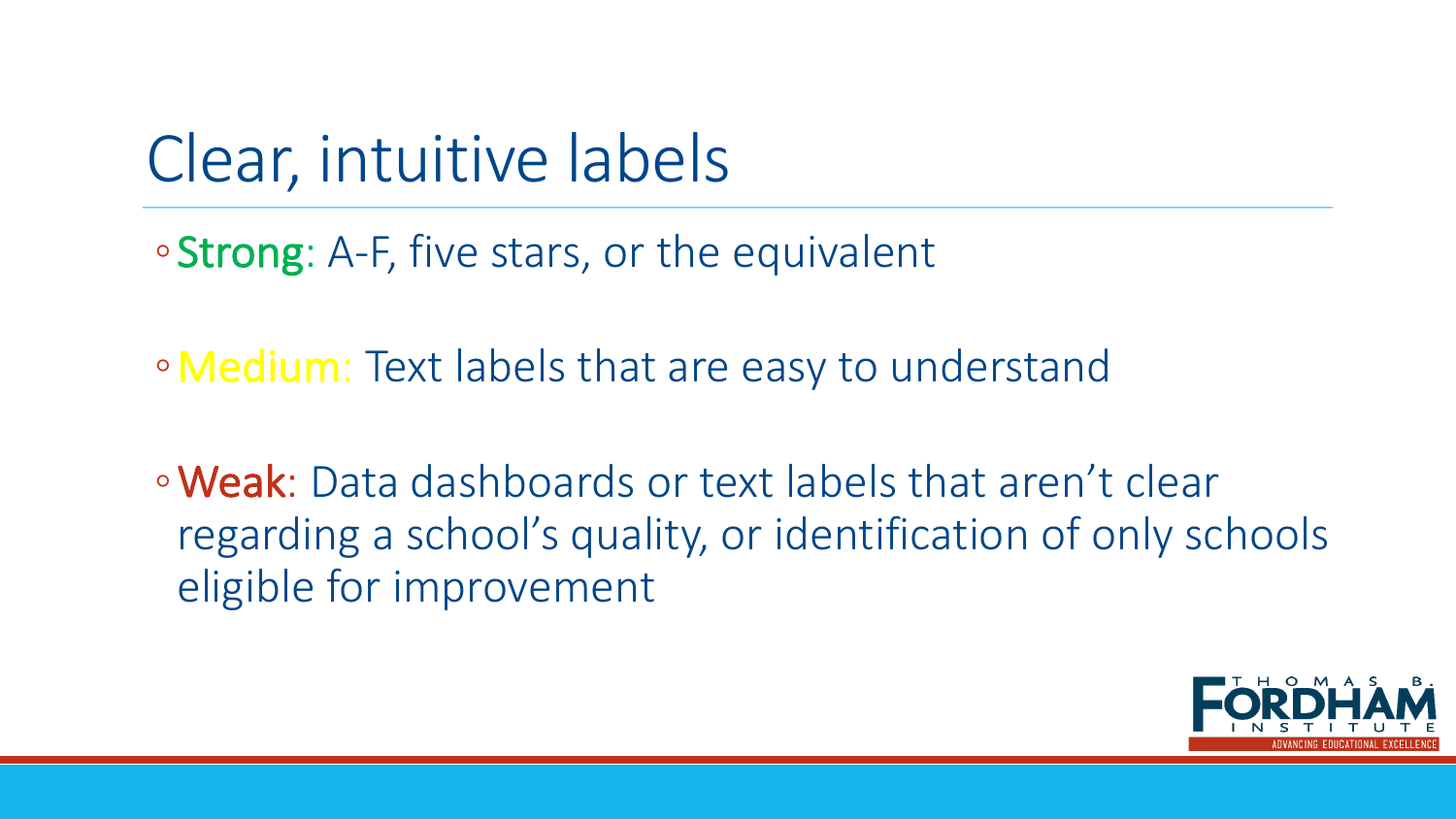### Clear, intuitive labels



◦Exemplar: Arizona uses A-F letter grades to clearly convey to all observers how well a given school is performing.

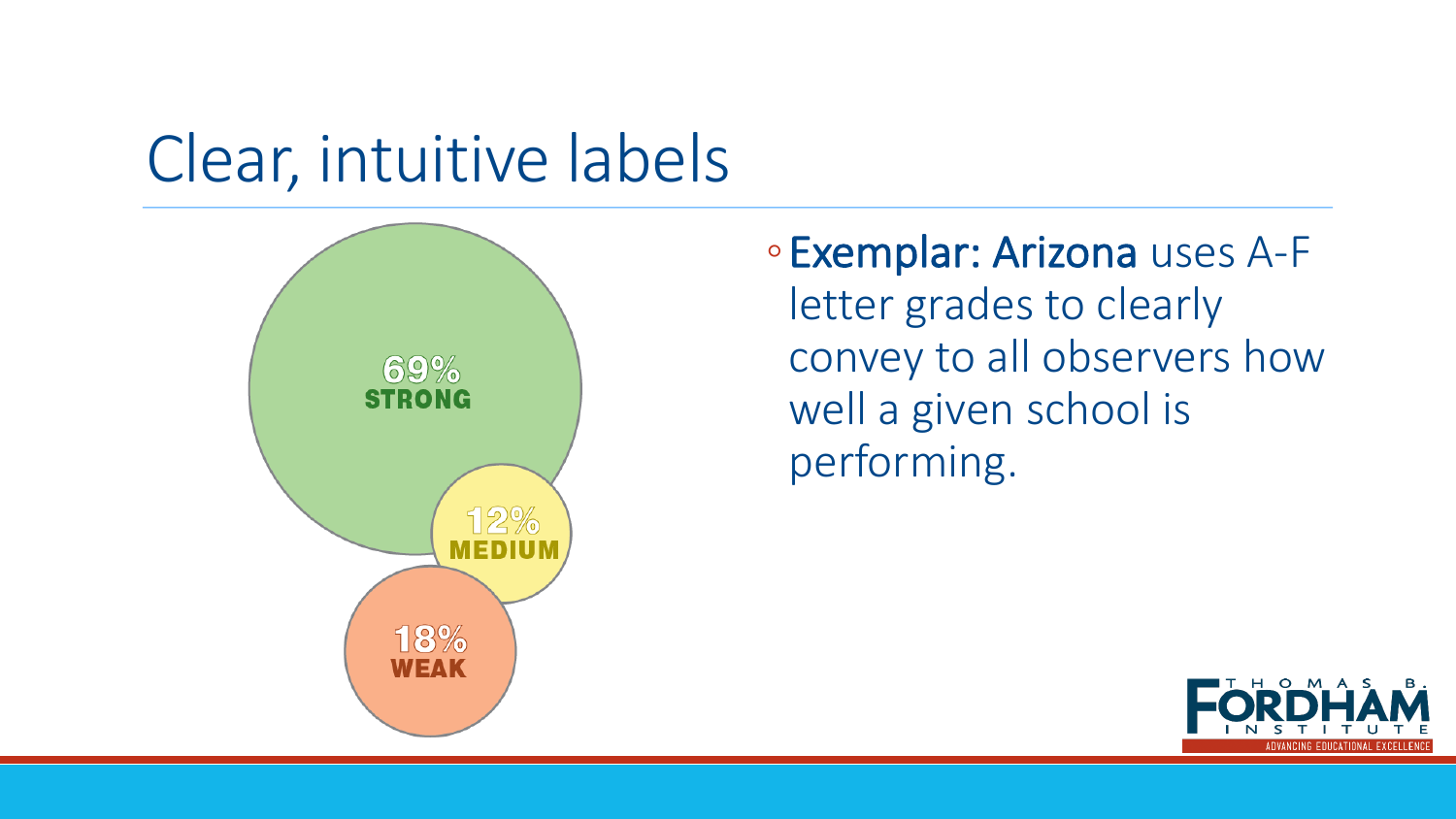#### Focus on all students

- **Strong**: At least 50 percent of schools' annual ratings are made up of a performance index or average scale scores; and growth for all students.
- Medium: Between 33 and 50 percent of schools' annual ratings are made up of a performance index or average scale scores; and growth for all students.
- **Weak**: Less than 33 percent of schools' annual ratings are made up of a performance index or average scale scores; and growth for all students.

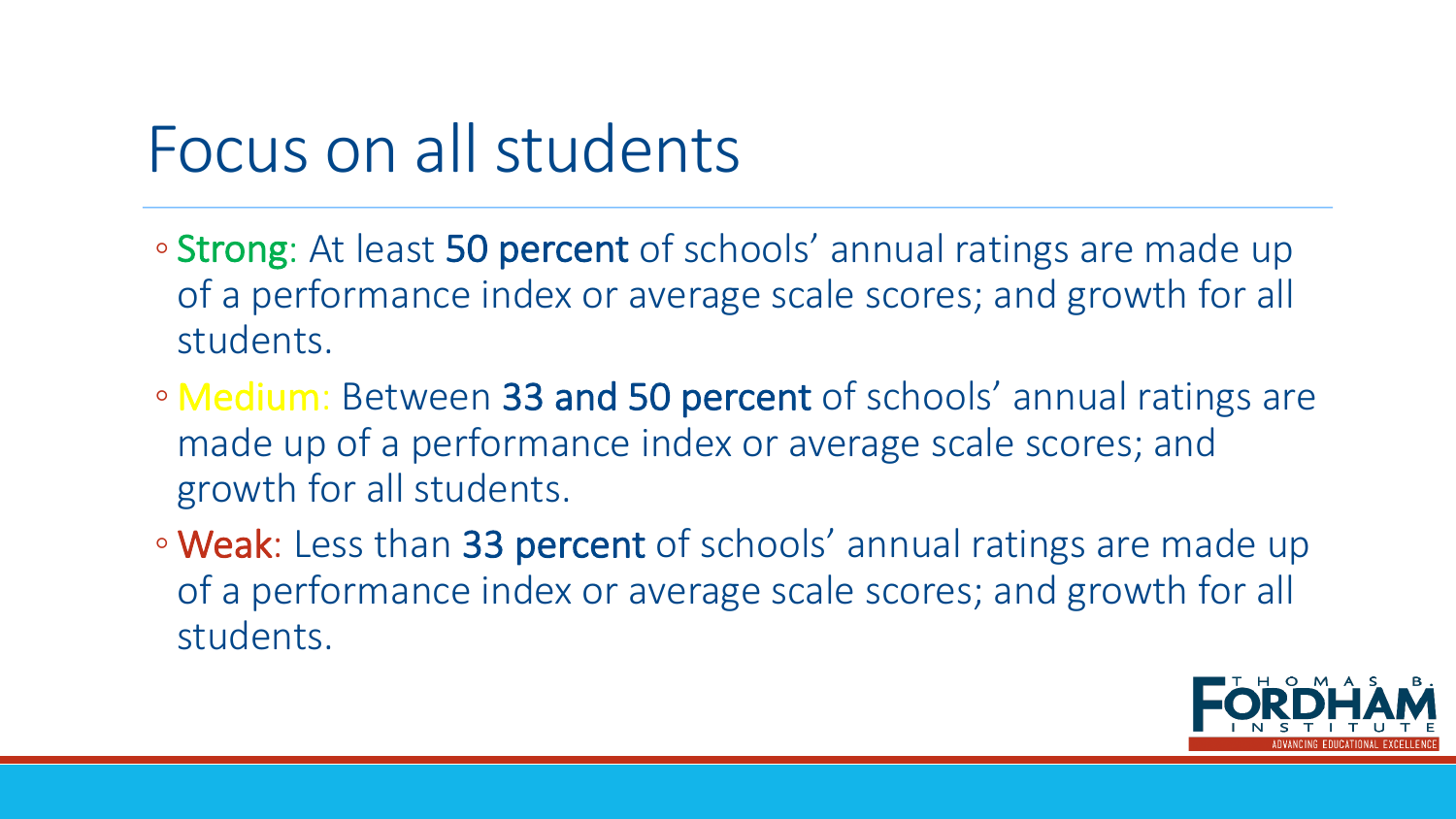### Focus on all students



◦ Exemplar: 95 percent of Colorado's school rating is composed of scale scores and a growth measure for all students.

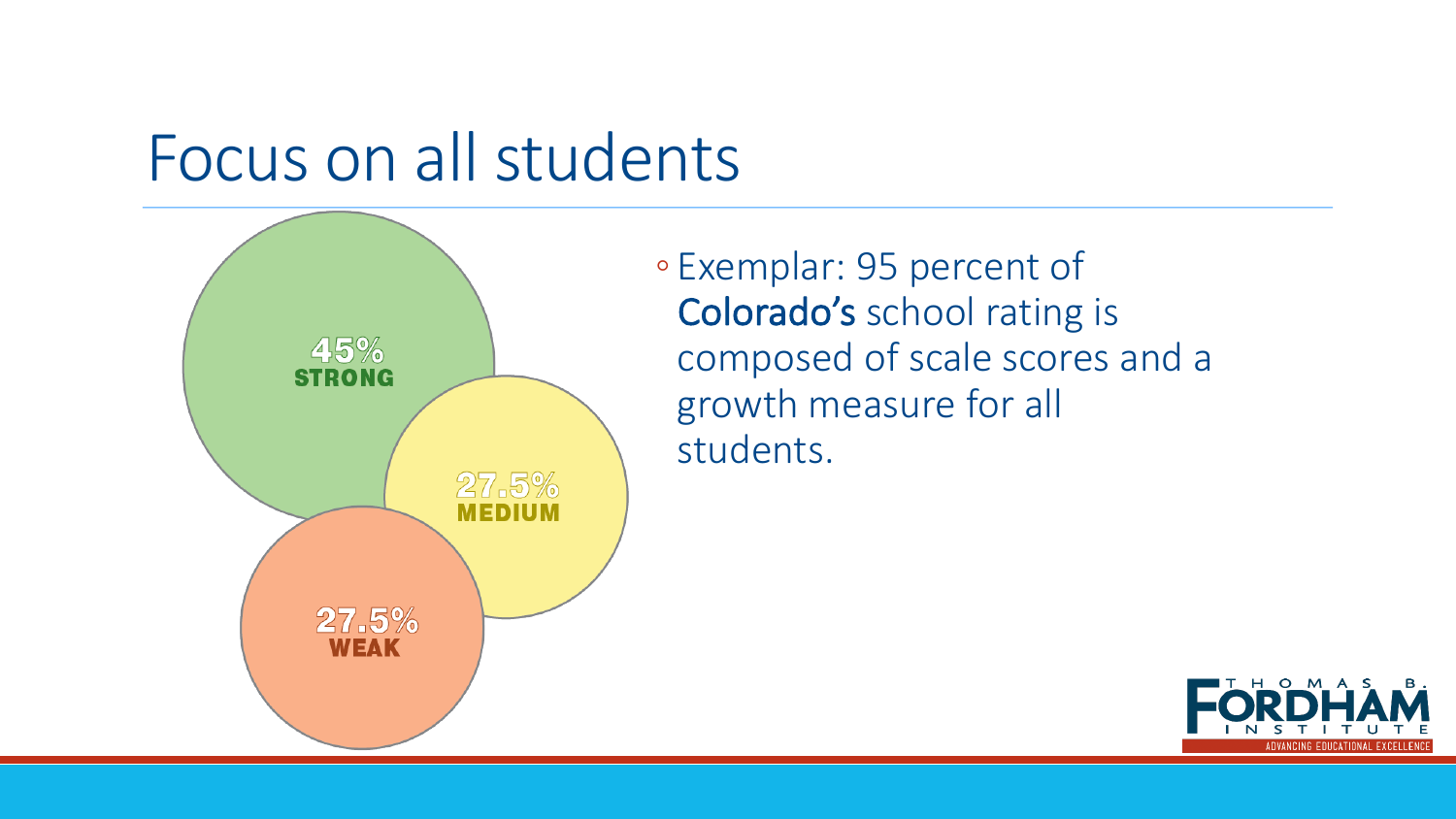# Fair to high-poverty schools

- Strong: Academic growth of any kind constitutes at least 50 percent of a state's summative rating system
- Medium: Academic growth of any kind constitutes between 33 and **50 percent** of a state's summative rating system
- Weak: Academic growth of any kind constitutes less than 33 percent of a state's summative rating system